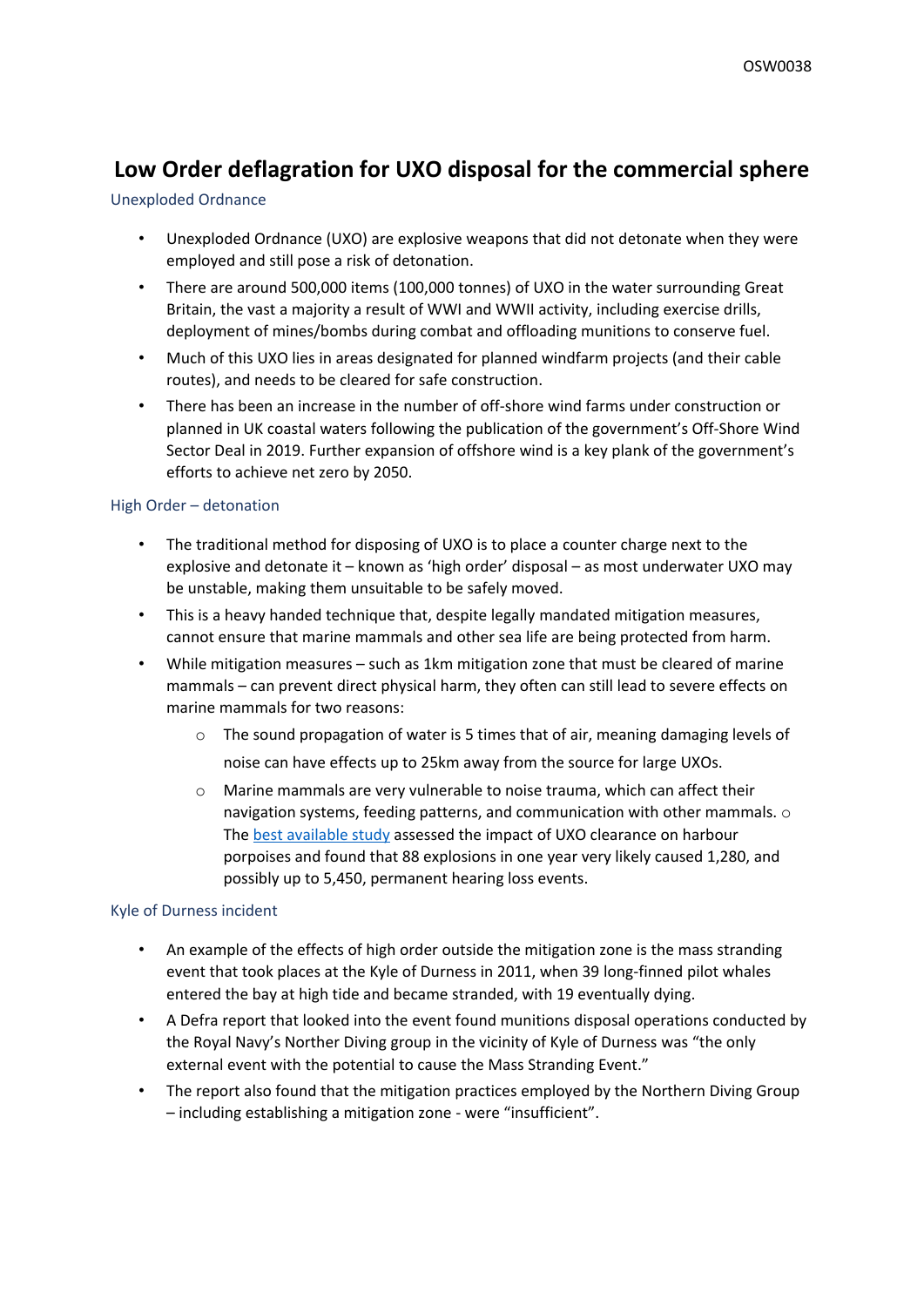#### Low Order – deflagration

- There is now a less damaging, less disruptive alternative available for use in the commercial sphere – a technique known as 'low order' deflagration.
- Low order causes UXOs to burn out without detonating. A small charge is fired at the explosive, causing the explosive contents to ignite and burn out. The casing of the explosive cracks open, but, crucially, it does not detonate.
- This capability was pioneered by Alford Technologies in the early 2000's, a world leading British explosives company, this capability is now regularly used by the Royal Navy, the US Navy and 15 other militaries globally.
- A recent **[BEIS-funded](https://d.docs.live.net/0c9a3a0c7e289d45/Eo/5.%09https:/assets.publishing.service.gov.uk/government/uploads/system/uploads/attachment_data/file/893773/NPL_2020_-_Characterisation_of_Acoustic_Fields_Generated_by_UXO_Removal.pdf) [study](https://d.docs.live.net/0c9a3a0c7e289d45/Eo/5.%09https:/assets.publishing.service.gov.uk/government/uploads/system/uploads/attachment_data/file/893773/NPL_2020_-_Characterisation_of_Acoustic_Fields_Generated_by_UXO_Removal.pdf) by the National Physical Laboratory (NPL)** and Loughborough University found low order deflagration has significantly lower noise emissions, with noise levels dependent only on the size of the low order counter-charge, not on the size of the explosive tested, as was the case for high order detonations.
- The study tested explosives up to 18.7Kg and found an 11x reduction in sound emissions. As UXOs can be up to 820kg, low order deflagration used to dispose ordnance at sea would be up to several hundred times quieter.
- Low order also offers other benefits over high order, including lower unit costs and the ability the carry out multiple disposals simultaneously. These developments will help further drive down the unit cost energy generated by offshore wind.

#### The current licensing regime

- The use of explosives within the UK's marine licensing area requires a license under the Marine and Coastal Access Act 2009, Part 4. The body responsible for licensing in England and Wales is the Marine Management Organisation (MMO), a non-departmental entity that sits underneath the authority of Defra.
- License holders must comply with:
	- $\circ$  The Habitat Regulations(where conservation areas are involved),  $\circ$  The UK

Marine Policy Statement;

- o Guidelines issued by the Joint Nature Conservation Committee (JNCC), which issue best practice for minimising risk to marine mammals from the use of explosives, including the mitigation measures required as part of the licensing.
- The MMO also claims to consult with other statutory nature conservation bodies (SNCBs) such as Cefas and Natural England and "refer to best available and most recent evidence".
- But the JNCC guidelines haven't been updated since 2010, before deflagration was an option for commercial UXO disposal.

#### What needs to change?

• The JNCC Guidelines ought to be updated to take account of the improved technology; however, low order deflagration will not receive wider take up until Defra and the MMO issue guidance, as the ultimate responsibility for licensing sits with them.